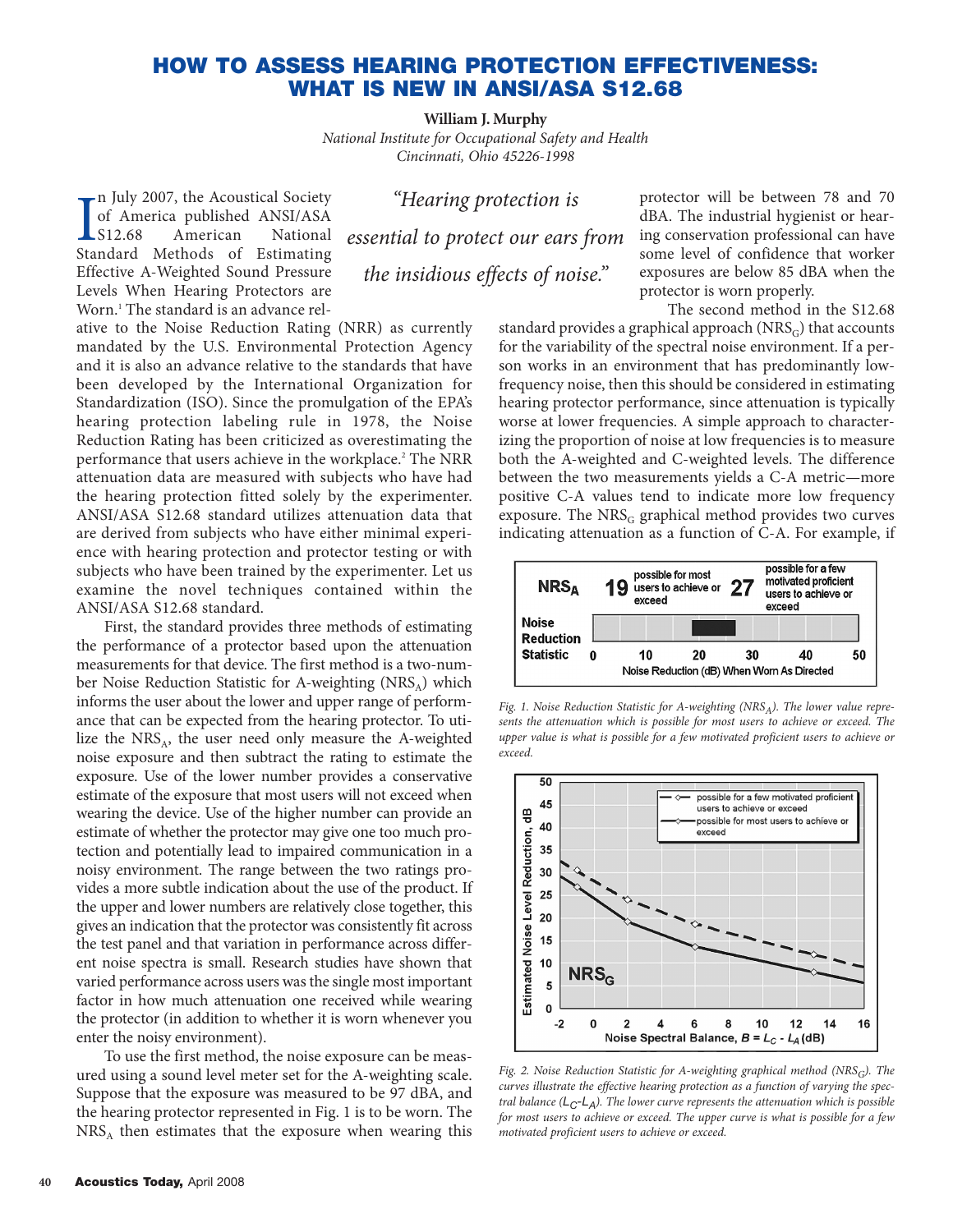**Table 1.** Noise Reduction Statistic for A-weighting sample octave band calculation.

| Octave-band center frequency, f, Hz                                                               | 125     | 250    | 500    | 1000 | 2000 | 4000   | 8000   |
|---------------------------------------------------------------------------------------------------|---------|--------|--------|------|------|--------|--------|
| Measured octave-band sound pressure<br>level of the noise, $L_f$ (NIOSH noise 43<br>from Annex A) | 98      | 93     | 89     | 92   | 88   | 83     | 75     |
| Frequency weighting A (from ANSI S1.4)                                                            | $-16.1$ | $-8.6$ | $-3.2$ | 0.0  | 1.2  | $-1.0$ | $-1.1$ |
| A-weighted octave-band sound pressure<br>level of the noise, $L_f + A_f$                          | 81.9    | 84.4   | 85.8   | 92.0 | 89.2 | 82.0   | 73.9   |
| APV <sub>r80</sub> from Table C.1                                                                 | 6.2     | 7.8    | 19.0   | 26.5 | 27.4 | 32.3   | 31.1   |
| $L_f + A_f - APV_{f80}$                                                                           | 75.7    | 76.6   | 66.8   | 65.5 | 61.8 | 49.7   | 42.8   |
| Note: All values in decibels.                                                                     |         |        |        |      |      |        |        |

Now that a new ANSI standard exists, of what use is it? Since 2003, the EPA has been working on writing a revision of the hearing protector labeling regulation (40 CFR 211 Subpart  $B$ ).<sup>2</sup> The revised regulation will address more than just the Noise Reduction Rating. It is expected to provide regulatory guidance for devices such as active noise reduction hearing protection and devices intended for impulsive noise. EPA and NIOSH

one measured an exposure to be 100 dBC and 92 dBA then the C-A value is 8 dB. The graph in Fig. 2 indicates an NRSG lower value of about 12 dB and an upper value of about 17 dB. Using these two protector ratings, the range of exposure while wearing the hearing protector could be between 80 and 75 dBA [92-12= 80 and 92-17 = 75 dBA]. Using the guidance of acceptable exposures, the protector would be an appropriate choice for that noise. The standard provides guidance on how to interpolate the points on the curve if a more precise estimate of exposure is needed.

The third method provided in the S12.68 standard is the octave-band method. In this case the user must know the octave or one-third octave-band levels of the noise exposure  $(L_f)$ . The levels are combined with the octave-band attenuation values for the protector  $(A_f)$ . An example is given in Table 1.

The last row of the table is summed logarithmically to find an estimated exposure of 79.7 dBA that rounds to 80 dB. The 80th percentile of the attenuations across subjects and noises are the assumed protection values  $(APV_{80})$  and are calculated by the mean attenuation minus a multiple (0.8416) of the standard deviation. To estimate the performance with the better fit, the  $APV_{20}$  is the mean attenuation plus a multiple (0.8416) of the standard deviation. The higher  $APV_{80}$  translates to a lower exposure level.

In the United States, occupational noise exposures are measured using the A-weighting scale. The difference between C and A weighting introduced an unnecessary conversion factor which, if forgotten, added to the inaccuracy. According to EPA, 7 decibels must be subtracted from the rating to convert between the rating from dBC and dBA. In subsequent years, the typical industrial noise has been characterized as having a C-A difference of 5 dB and 3 dB.3,4 In the development of the S12.68 standard, Gauger and Berger developed a unique approach of calculating the noise reduction across the range of 130 noises. The overall standard deviation used in determining the two-number rating combined the variance across subjects and the variance across noise spectra. In this manner, the spectral variation is already incorporated into the rating. Furthermore, the rating was calculated for A-weighted noise spectra eliminating any conversion factor.

sponsored an interlaboratory test of hearing protector attenuation that compared experimenter-supervised and naïve subject fitting protocols. The results from this study were reported at the December 2006 Acoustical Society Meeting in Honolulu and were integral in the development of the new rating standard.<sup>5</sup> As well, the results provided greater insight into the issues of how to compare ratings when products are retested or when they are tested in a different laboratory. In the new standard, an annex on computing the uncertainty associated with the rating has been included. In contrast to what has been the norm for the ISO standards where all of the elements of the measurement process are quantified (e.g., equipment calibration, threshold variance, etc.), ANSI/ASA S12.68 has applied a computational statistical approach to the attenuations measured for the subject panel. Since the variance is largely derived from the subject's unoccluded and occluded hearing thresholds and the fit of the protector, a "bootstrap" technique that resamples the attenuations of the subjects was applied to estimate the confidence interval for the Noise Reduction Statistic. For each protector test, the uncertainty for that particular device is estimated and can be used to understand the variability of the rating. For instance, the interlaboratory study compared experimenter-supervised and naïve subject fit attenuations. The uncertainty on the  $NRS_A$  was larger for the naïve subject-fit data than it was for the experimenter fit data. Different laboratories demonstrated varying degrees of uncertainty. The effect of the experimenter involvement was seen in reduced uncertainty when the subjects were required to precisely fit the product. This application of computational statistics to uncertainty can be translated to other acoustical standards as well. Sound power, occupational exposure, measurement of a person's hearing threshold all can benefit from the approach that has been pioneered in the hearing protector rating standard.

What is the bottom line? The use of the ANSI/ASA S12.68 method provides more relevant and useful numbers that describe what a person might expect when using hearing protection. However, unless one wears the protection when exposed to hazardous levels of noise, the numbers will be meaningless. Noise-induced hearing loss is entirely preventable. Just as Norm Abrams of the New Yankee